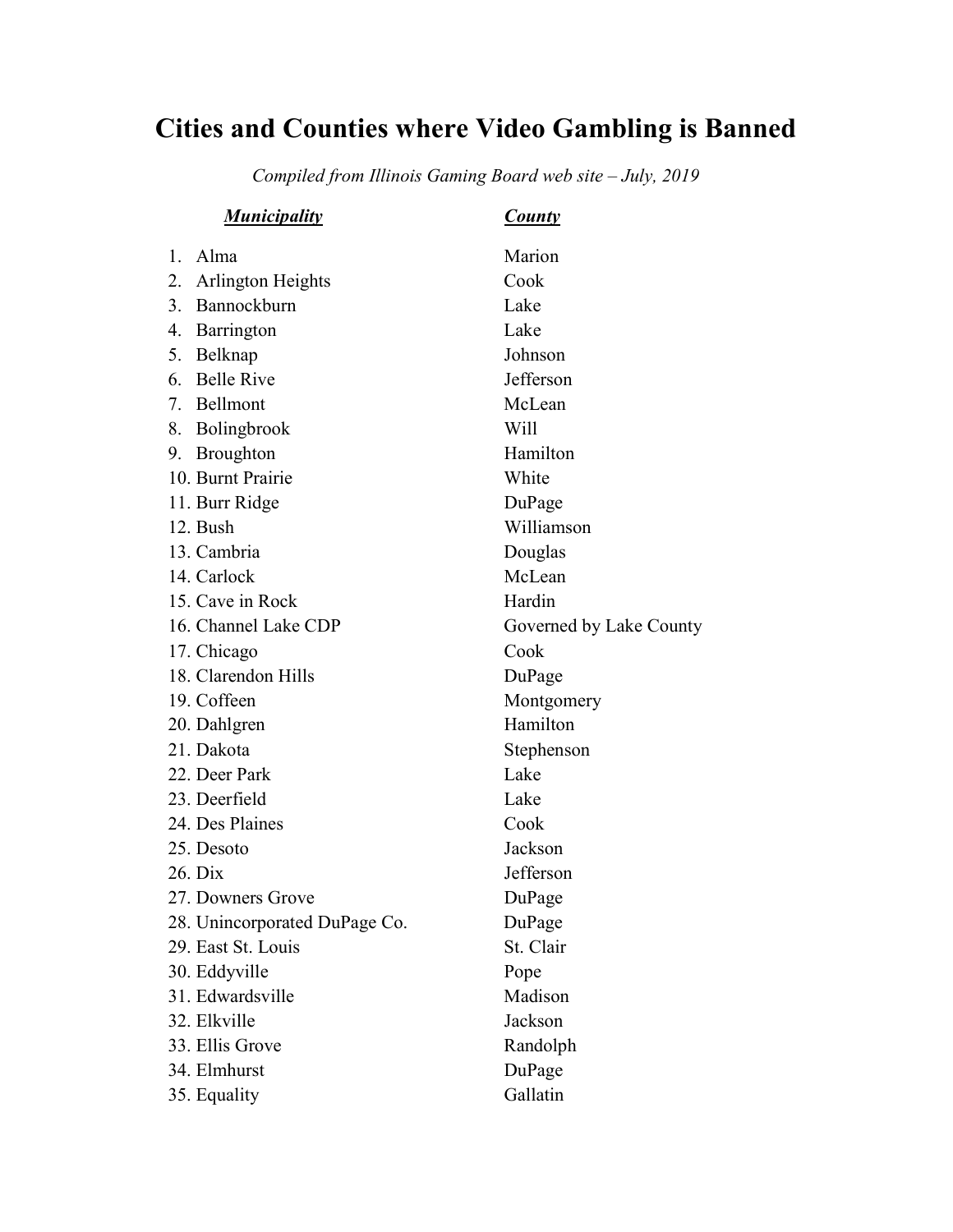| 36. Evanston        | Cook       |
|---------------------|------------|
| 37. Forest Park     | Cook       |
| 38. Forsyth         | Macon      |
| 39. Frankfort       | Will       |
| 40. Galatia         | Saline     |
| 41. Geneseo         | Henry      |
| 42. Geneva          | Kane       |
| 43. Glen Carbon     | Madison    |
| 44. Glen Ellyn      | DuPage     |
| 45. Glencoe         | Cook       |
| 46. Glenview        | Cook       |
| 47. Goreville       | Johnson    |
| 48. Grand Ridge     | LaSalle    |
| 49. Grayslake       | Lake       |
| 50. Gurnee          | Lake       |
| 51. Hainesville     | Lake       |
| 52. Hanaford        | Franklin   |
| 53. Hawthorn Woods  | Lake       |
| 54. Herrick         | Shelby     |
| 55. Highland Park   | Lake       |
| 56. Highwood        | Lake       |
| 57. Hinsdale        | DuPage     |
| 58. Hopedale        | Tazewell   |
| 59. Irvington       | Montgomery |
| 60. Kaneville       | Kane       |
| 61. Karnak          | Pulaski    |
| 62. Keensburg       | Wabash     |
| 63. Kell            | Marion     |
| 64. Kenilworth      | Cook       |
| 65. Kildeer         | Lake       |
| 66. La Rose         | Marshall   |
| 67. La Grange       | Cook       |
| 68. La Grange Park  | Cook       |
| 69. Lake Barrington | Lake       |
| 70. Lake Bluff      | Lake       |
| 71. Lake Forest     | Lake       |
| 72. Libertyville    | Lake       |
| 73. Lincolnshire    | Lake       |
| 74. Lincolnwood     | Cook       |
| 75. Lisle           | DuPage     |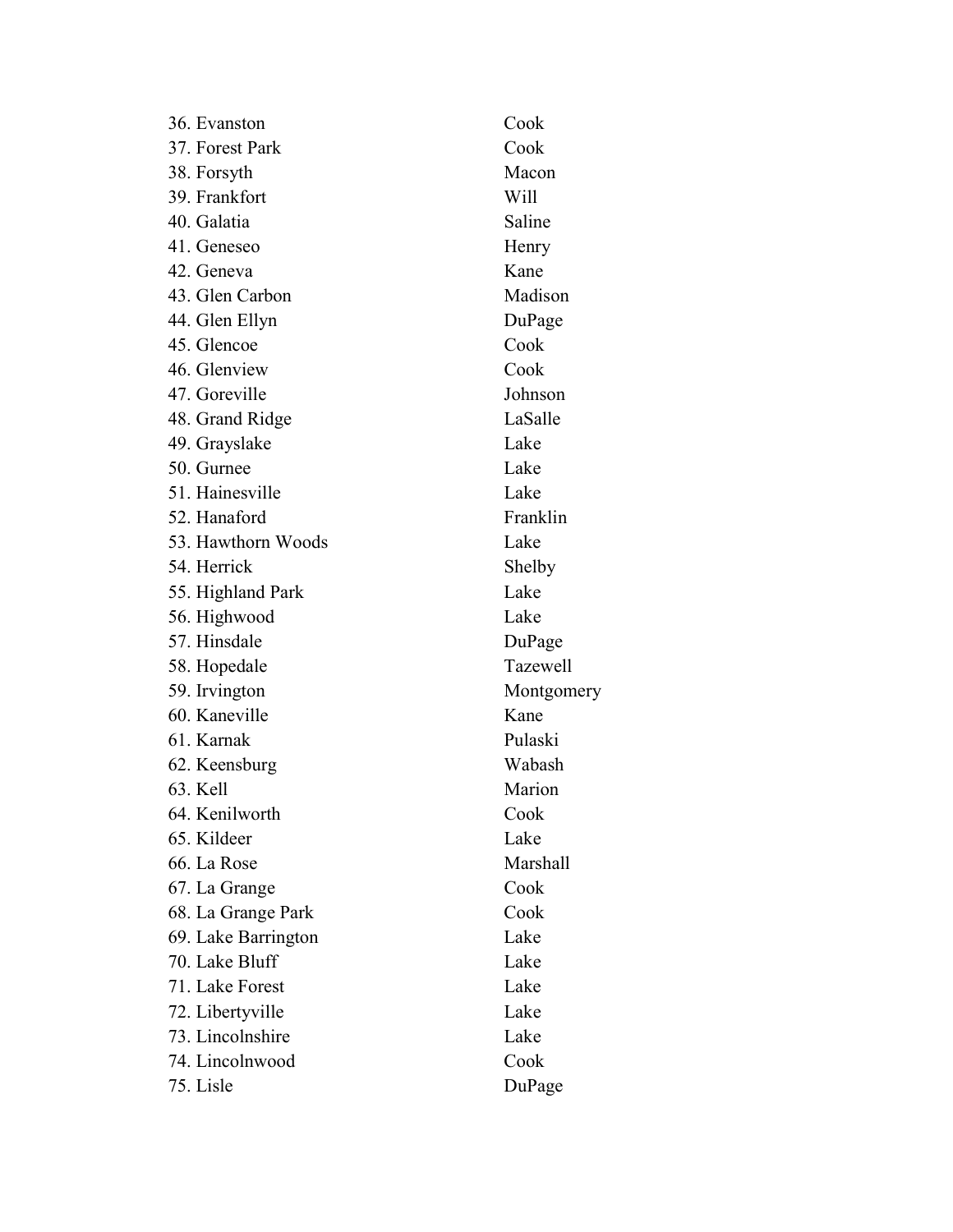|                | 76. Macedonia                 | Hamilton    |  |
|----------------|-------------------------------|-------------|--|
| 77. Makanda    |                               | Jackson     |  |
| 78. Maryville  |                               | Madison     |  |
| 79. Maunie     |                               | White       |  |
|                | 80. Unincorporated Mercer Co. | Mercer      |  |
| 81. Mettawa    |                               | Lake        |  |
| 82. Morton     |                               | Tazewell    |  |
|                | 83. Naperville                | DuPage      |  |
|                | 84. New Bedford               | Bureau      |  |
| 85. Noble      |                               | Richland    |  |
|                | 86. North Barrington          | Lake        |  |
|                | 87. Northbrook                | Cook        |  |
|                | 88. Northfield                | Cook        |  |
|                | 89. Oak Brook                 | DuPage      |  |
| 90. Oak Park   |                               | Cook        |  |
|                | 91. Olive Branch CDP          | Alexander   |  |
| 92. Palatine   |                               | Cook        |  |
|                | 93. Palos Heights             | Cook        |  |
|                | 94. Palos Park                | Cook        |  |
|                | 95. Park Ridge                | Cook        |  |
| 96. Plainfield |                               | Will        |  |
|                | 97. Pleasant Hill             | Pike        |  |
| 98. Raleigh    |                               | Saline      |  |
|                | 99. Rapids City               | Rock Island |  |
|                | 100. River Forest             | Cook        |  |
|                | 101. Riverside                | Cook        |  |
|                | 102. Riverwoods               | Lake        |  |
|                | 103. Rolling Meadows          | Cook        |  |
| 104.           | Rosemont                      | Cook        |  |
| 105.           | Roxana                        | Madison     |  |
| 106.           | San Jose                      | Logan       |  |
| 107.           | Schaumburg                    | Cook        |  |
| 108.           | Skokie                        | Cook        |  |
| 109.           | South Barrington              | Cook        |  |
| 110.           | South Holland                 | Cook        |  |
| 111.           | <b>Tamms</b>                  | Alexander   |  |
| 112.           | Valier                        | Franklin    |  |
| 113.           | Vermilion                     | Edgar       |  |
| 114.           | Vernon Hills                  | Lake        |  |
| 115.           | Volo                          | Lake        |  |